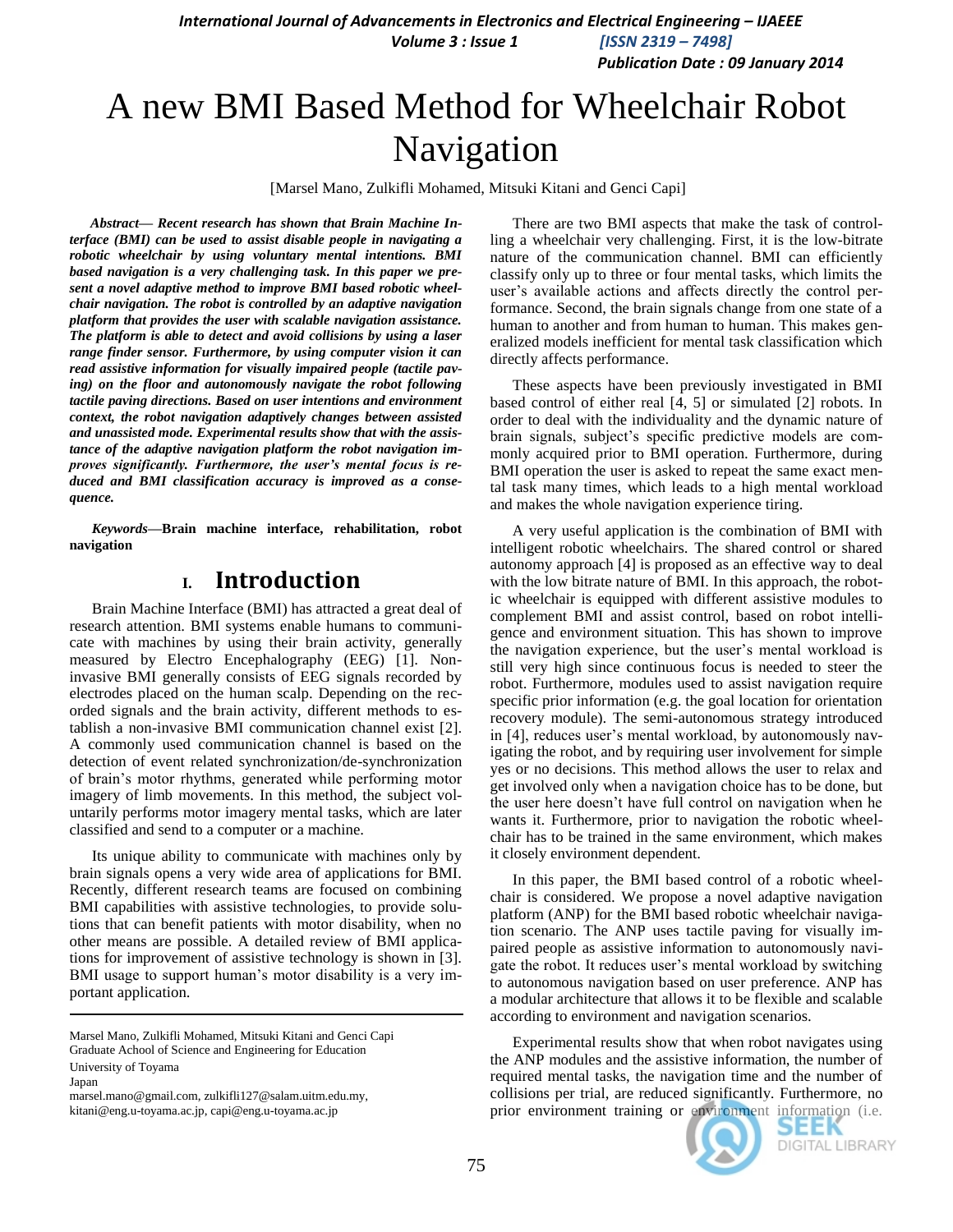#### *International Journal of Advancements in Electronics and Electrical Engineering – IJAEEE Volume 3 : Issue 1 [ISSN 2319 – 7498] Publication Date : 09 January 2014*

goal position, layout map, etc.) are used by ANP during robot navigation.

#### **II. BMI**

The EEG signals were recorded on scalp using 15 EEG electrodes mounted on an electrode cap (F7, F3, Fz, F4, F8, T3, C3, Cz, C4, T4, T5, P3, Pz, P4 and T6) positioned as shown on Fig. 1, with ear average reference. The electrodes are connected to the Mitsar-EEG 201 electrode box/amplifier, and collected at 250Hz on PC.

During robot navigation, an online predictive module (OPM) was used to filter, extract features and classify the EEG signals. The OPM was built from an offline recording session. During offline sessions, three cues, representing three different mental tasks (*left hand*, *right hand* and *foot*), were shown on the computer screen. The user was asked to perform the mental task on the cue for 3s. In total, 120 trials (40 per task) were taken offline. The BMI paradigm used to build the classifier is as follows:

1. Epochs were extracted on the 0.5-3s window after each cue.

2. Spatio-temporal filters were optimized for feature extraction with spectrally weighted common spatial pattern CSP method [6-8].

3. Features extracted from the EEG recordings were used to build a classifier based on linear discriminant analysis.

The classification is in the form of probability distribution over three tasks, thus the output is defined by the class with the highest probability and can take one of the following values: *left*, *right*, *forward* (foot) and *uncertain*. A threshold probability (0.48) is established to define the output. If this threshold value is not achieved by any of the classes, classification is labeled "*uncertain'.*

## **III. Robotic wheelchair navigation**

The diagram of the system (Fig. 1(b)) has two parts: 1) the robot, that includes the wheelchair equipped with AC motors, laser range finder (LRF) sensor, camera and the user with the EEG acquisition device, 2) the adaptive navigation platform (ANP), which integrates navigation modules and is responsible for user–robot interaction.

## *A. Navigation Modules*

We have created three modules to facilitate the robot navigation:

a) The unassisted module (DCM) is used to navigate the robot in a basic turn-by-turn style. It can turn the robot left, right or follow straight ahead with a constant speed of 0.5m/s.

b) The collision detection module (CDM) uses LRF data to avoid collisions. The target sensor distance is set to 0.5m. The measuring area is virtually divided in three subareas: left, forward and right subarea. When an obstacle is detected in any of the subareas the robot turns in the opposite direction to avoid it.

c) The autonomous navigation module (ANM) is used to navigate the robot autonomously, based on the assistive information found on the floor. The assistive information consists of existing tactile paving used for visually impaired people (Fig. 2). The assistive information is classified into assistive lines and decision points. Decision points are called areas where tactile lines cross each-other, in front elevators or doors, etc. The ANM uses the tactile lines to navigate the robot autonomously. Any time a decision point is detected; the robot stops and allows the ANP to ask the user for the next action.



Figure 1. (a) BMI based robotic wheelchair system. (b) System diagram.



Figure 2. Tactile paving used as assistive information: (a) straight line (b) cross section.



SEEK DIGITAL LIBRARY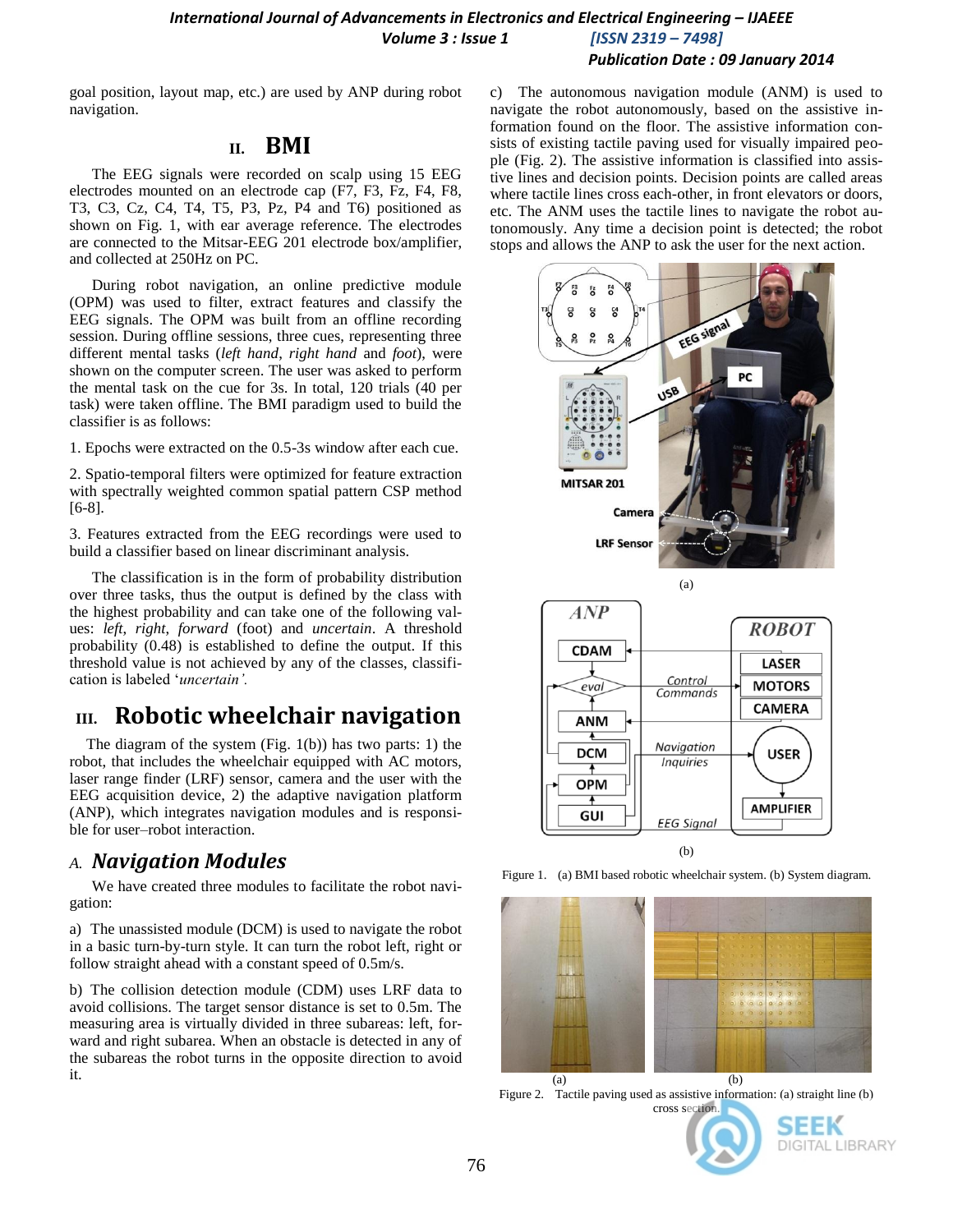#### *International Journal of Advancements in Electronics and Electrical Engineering - IJAEEE Volume 3 : Issue 1 [ISSN 2319 – 7498]*

#### *B. Adaptive navigation platform*

The role of ANP is to adapt navigation based on the environment context in order to reduce the user's mental workload. eliminate collisions and facilitate robot navigation experience. The ANP integrates the user"s mental task predictions with the robot sensing information to navigate the robot. A graphical user interface and popup windows are used to send inquiries to the user.

In our experiment navigation is done in two different modes:

1) Unassisted mode, where the user navigates the robot turnby-turn using BMI. The user fully controls the robot during navigation. Every mental task translates into a robot moving direction change following Table 1.

2) Assisted control mode, where the autonomous navigation module navigates the robot following assistive information. When a decision point is detected the mental task prediction translates into a direction change following Table 1.

In both modes, the collision detection module is available and has the highest priority. The ANP uses the graphical user interface and popup windows to ask the user to: 1) activate ANM in the beginning of navigation, 2) select navigation mode and 3) select next direction.

Changing from unassisted to assisted mode can be done only when assistive information is available. While in unassisted mode, if a tactile line is detected, the user is asked to switch mode. If declined, the navigation will continue in unassisted mode. Otherwise, navigation will change to assisted mode and the robot will follow the assistive information. Mode selection is done using only mental tasks; usually *left hand* or *foot* means "yes" and *right hand* or *uncertain* means "no"; they are decided by the user.

Changing from assisted to unassisted mode can be done when a decision point is detected; the user is asked to switch between modes. When the line is lost (i.e. line is covered or is not available anymore) or an obstacle is detected during autonomous navigation, the navigation will immediately switch to unassisted mode without asking the user.

### **IV. Experiments**

The experimental environment (Fig. 3) is an office building with assistive information for visually impaired people. During the experiments all objects were static in the environment. Anyway, if the robot encounters a moving object or human the collision detection module treats it as a routine collision detection scenario.

TABLE I. ROBOT ORIENTATION CHANGE BASED ON OPM OUTPUT

|                   | <b>Robot Orientation Change</b> |                         |  |  |  |
|-------------------|---------------------------------|-------------------------|--|--|--|
| <b>OPM</b> output | <b>Unassisted control</b>       | <b>Assisted Control</b> |  |  |  |
| left              | $u^a + \pi/4$                   | follow left line        |  |  |  |
| right             | $w - \pi/4$                     | follow right line       |  |  |  |
| foot/uncertain    | ψ+0                             | follow line ahead       |  |  |  |

a.  $\psi$  is the robot direction



*Publication Date : 09 January 2014*

Figure 3. Experimental environment.

First, the subject used a pushbutton interface (instead of BMI) to navigate the robot (around 10 min) in order to familiarize with the wheelchair navigation. The task is to navigate the robot from start to the goal (Fig. 3). Sessions are approximately two hours, including cap installation, electrode impedance correction and navigation trials. Longer sessions cause fatigue and the subject"s focus declines; headache may occur due to pressure on scalp caused by electrodes.

In order to evaluate the adaptive navigation platform we conducted the same number of assisted and unassisted experimental trials in each session. At the beginning of each trial the subject was able to select assistance from ANP by using BMI. The trials' sequence was evenly distributed over the three sessions with random variations of control modes.

## **V. Results**

#### *A. BMI*

For every pair of mental tasks spatial-temporal patterns (filters) corresponding to the three biggest/smallest eigenvalues were optimized (Fig. 4) and linear classifier was trained with filtered signals. Pattern optimization and classifier training were done simultaneously.



Figure 4. Spatial patterns (CSP) and their corresponding frequency filters.

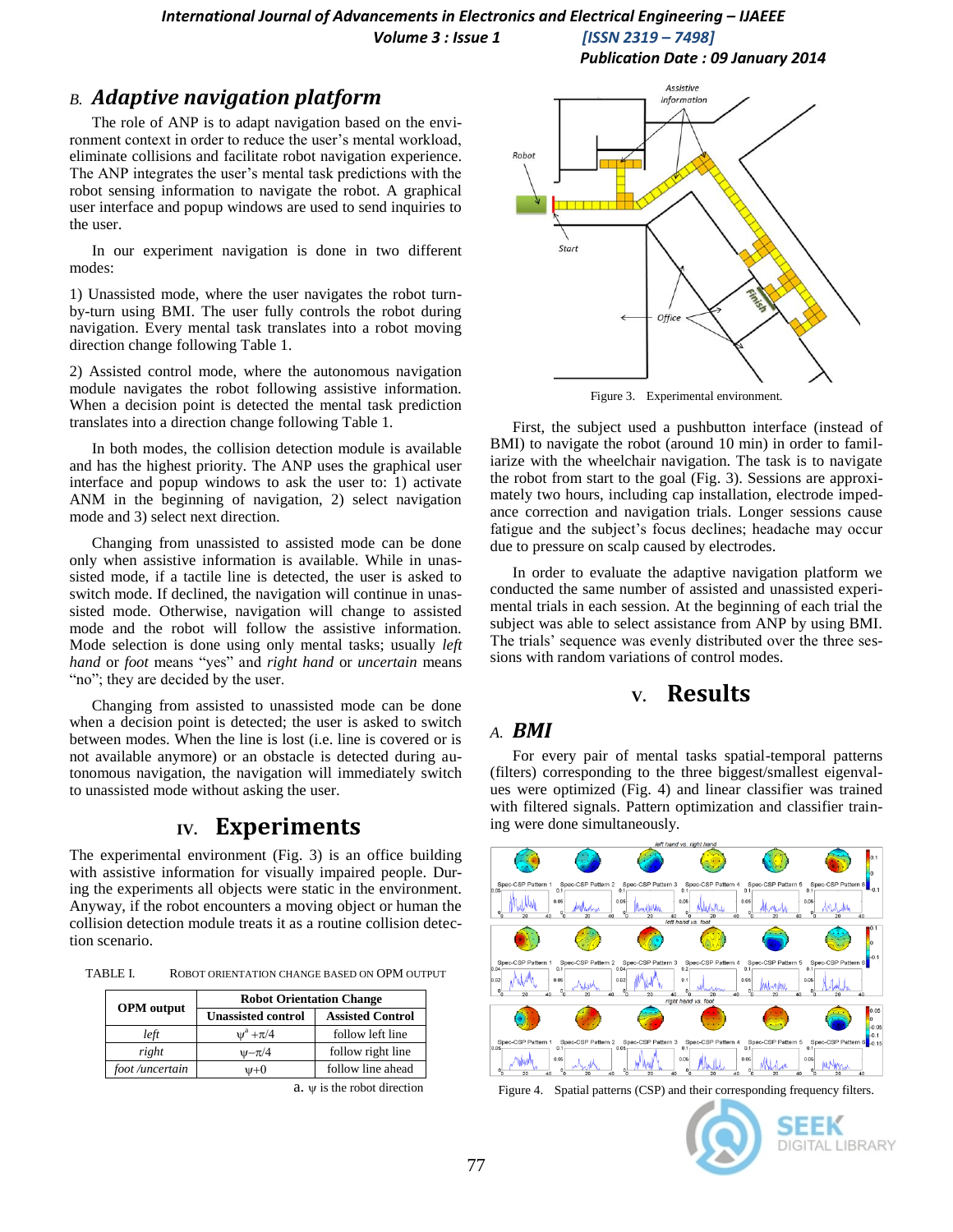## *International Journal of Advancements in Electronics and Electrical Engineering – IJAEEE Volume 3 : Issue 1 [ISSN 2319 – 7498]*

*Publication Date : 09 January 2014*

The mean BMI online classification accuracy results are shown on Fig. 5. The BMI accuracy during assisted navigation trials is higher compared to unassisted navigation trials. Although there is no direct correlation between BMI classification algorithm and ANP, the results show improved classification in assisted navigation. The mental tasks performed during assisted navigation are less than those performed in unassisted navigation mode and the user can relax longer between mental tasks in assisted navigation which results in improved BMI accuracy.

## *B. Navigation*

The camera input is processed online to extract assistive information (Fig. 6). The online navigation results are summarized in Table 2. Each subject performed 18 trails, 9 assisted and 9 unassisted trials. The navigation performance metrics are: 1) the number of mental tasks or BMI predictions, 2) the navigation time, 3) the number of collisions detected.

In assisted mode, all three performance metrics improve (Table 2). The average number of mental tasks is reduced by more than 34%, the navigation time decreased by more than 14% and the number of collisions was reduced by more than 77%. This shows that ANP with assistive information improves the navigation quality significantly by keeping the robot on the best route and avoiding collisions.



Figure 5. Mean BMI accuracy over sessions in assisted/unassisted mode.



Figure 6. Assistive information extraction: a) tactile paving line, b) decision point.

Fig. 7 (a) shows the robot navigation route in a trial conducted in assisted mode. Here navigation started in unassisted mode and after the first mental task the camera detected the tactile paving. The subject was asked to switch mode and assisted mode was selected. In total there are two mental tasks (double MI task) at the same place. At the first decision point, the robot stopped and the subject was asked again to switch control mode. Assisted control was selected again. Immediately after, the movement direction was asked and forward was selected (double MI task again). Following navigation according to the dotted line, the robot arrived at the finish line.



Figure 7. A navigation trial conducted in a) assisted mode b) unassisted mode.

| Mode       | <b>Sessions</b> | <b>Mental</b><br>predictions |     | <b>Detected</b><br>collisions |     | <b>Time</b> |      |
|------------|-----------------|------------------------------|-----|-------------------------------|-----|-------------|------|
|            |                 | mean                         | std | mean                          | std | mean        | std  |
| Unassisted | 1               | 31.4                         | 7.0 | 16.0                          | 5.1 | 298.2       | 61.9 |
|            | $\overline{2}$  | 30.4                         | 3.0 | 9.6                           | 3.3 | 262.6       | 29.4 |
|            | 3               | 17.4                         | 3.3 | 5.5                           | 2.1 | 157.8       | 24.9 |
|            | Avg.            | 26.4                         | 4.4 | 10.4                          | 3.5 | 239.6       | 38.7 |
| Assisted   | 1               | 22.5                         | 4.1 | 4.7                           | 0.0 | 256.7       | 56.9 |
|            | $\overline{c}$  | 17.8                         | 1.9 | 1.8                           | 0.5 | 212.6       | 23.9 |
|            | 3               | 11.3                         | 0.9 | 0.6                           | 0.9 | 148.2       | 18.6 |
|            | Avg.            | 17.2                         | 2.3 | 2.4                           | 0.5 | 205.8       | 33.2 |